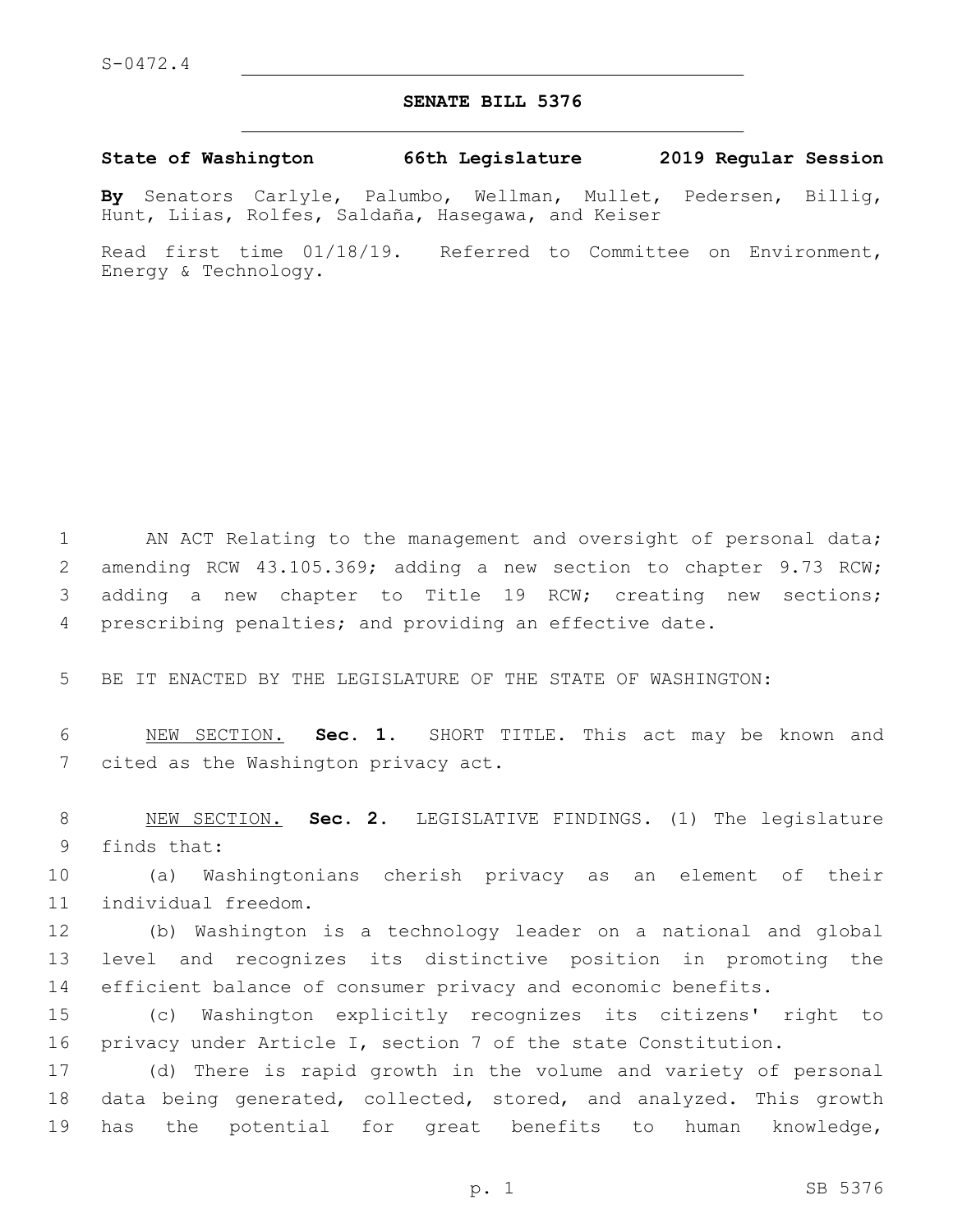technological innovation, and economic growth, but also the potential 2 to harm individual privacy and freedom.

 (e) Millions of Washingtonians have been affected by electronic data breaches and the resulting loss of privacy, and the net effect, both financially and in the chilling of consumer confidence, has and 6 will continue to cost Washington state businesses.

 (f) As technology and businesses continue to push the limits of data collection with exponential rapidity, laws must keep pace as technology and business practices evolve to protect businesses and 10 consumers.

 (g) There is a need to preserve individuals' trust and confidence that personal data will be protected appropriately, while supporting flexibility and the free flow of information. Meeting this need will promote continued innovation and economic growth in the networked 15 economy.

 (h) Enforcement of general principles in law will ensure that citizens continue to enjoy meaningful privacy protections while affording ample flexibility for technologies and business models to 19 evolve.

 (i) The European Union recently updated its privacy law through the passage and implementation of the general data protection regulation, affording its residents the strongest privacy protections in the world. Washington residents deserve to enjoy the same level of 24 robust privacy safequards.

 (j) In addition, the technology industry has been a tremendous driver of economic growth in Washington state. We need to ensure that any new privacy laws not only provide Washington residents with strong privacy protections but also enable industry and others to use data to create innovative technologies, products, and solutions.

 (k) Technology will continue to evolve and change. Consequently, any new privacy laws must be technology neutral and flexible, so that they may apply not only to the technologies and products of today, 33 but to the technologies and products of tomorrow.

 (l) Washington residents have long enjoyed an expectation of privacy in their public movements. The development of new technology like facial recognition could, if deployed indiscriminately and without guardrails, enable the constant surveillance of any individual any time of the day and every day of the year. Washington residents should have the right to a reasonable expectation of privacy in their movements, and thus should be free from ubiquitous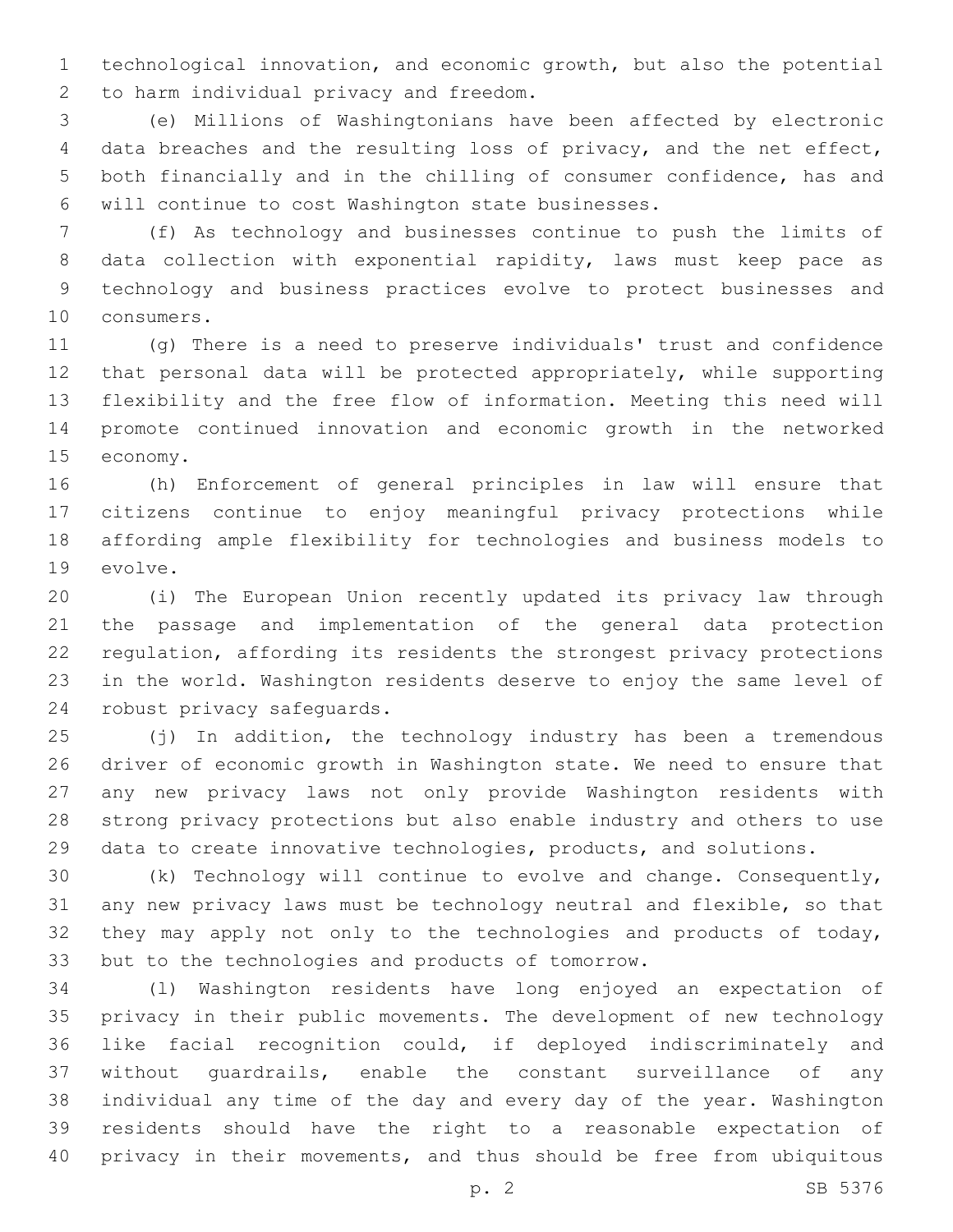and surreptitious surveillance using facial recognition technology. Further, Washington residents should have the right to expect information about the capabilities and limitations of facial recognition technology and that it should not be deployed by private 5 sector organizations without proper public notice.

 (2) As such, the legislature recognizes the consumer protection principles in this act regarding transparency, individual control, 8 respect for context, focused collection and responsible use, 9 security, access, and accuracy.

 NEW SECTION. **Sec. 3.** DEFINITIONS. The definitions in this section apply throughout this chapter unless the context clearly requires otherwise.

 (1) "Affiliate" means a legal entity that controls, is controlled 14 by, or is under common control with, another legal entity.

 (2) "Consent" means a clear affirmative act establishing a freely given, specific, informed, and unambiguous indication of a consumer's agreement to the processing of personal data relating to the consumer, such as by a written statement or other clear affirmative 19 action.

 (3) "Consumer" means a natural person who is a Washington resident. It does not include an employee or contractor of a business acting in their role as an employee or contractor.

 (4) "Controller" means the natural or legal person which, alone 24 or jointly with others, determines the purposes and means of the 25 processing of personal data.

 (5) "Data broker" means a business, or unit or units of a business, separately or together, that knowingly collects and sells or licenses to third parties the brokered personal information of a consumer with whom the business does not have a direct relationship.

(6) "Deidentified data" means:30

 (a) Data that cannot be linked to a known natural person without 32 additional information kept separately; or

 (b) Data (i) that has been modified to a degree that the risk of reidentification is small, (ii) that is subject to a public commitment by the controller not to attempt to reidentify the data, and (iii) to which one or more enforceable controls to prevent reidentification has been applied. Enforceable controls to prevent reidentification may include legal, administrative, technical, or contractual controls.39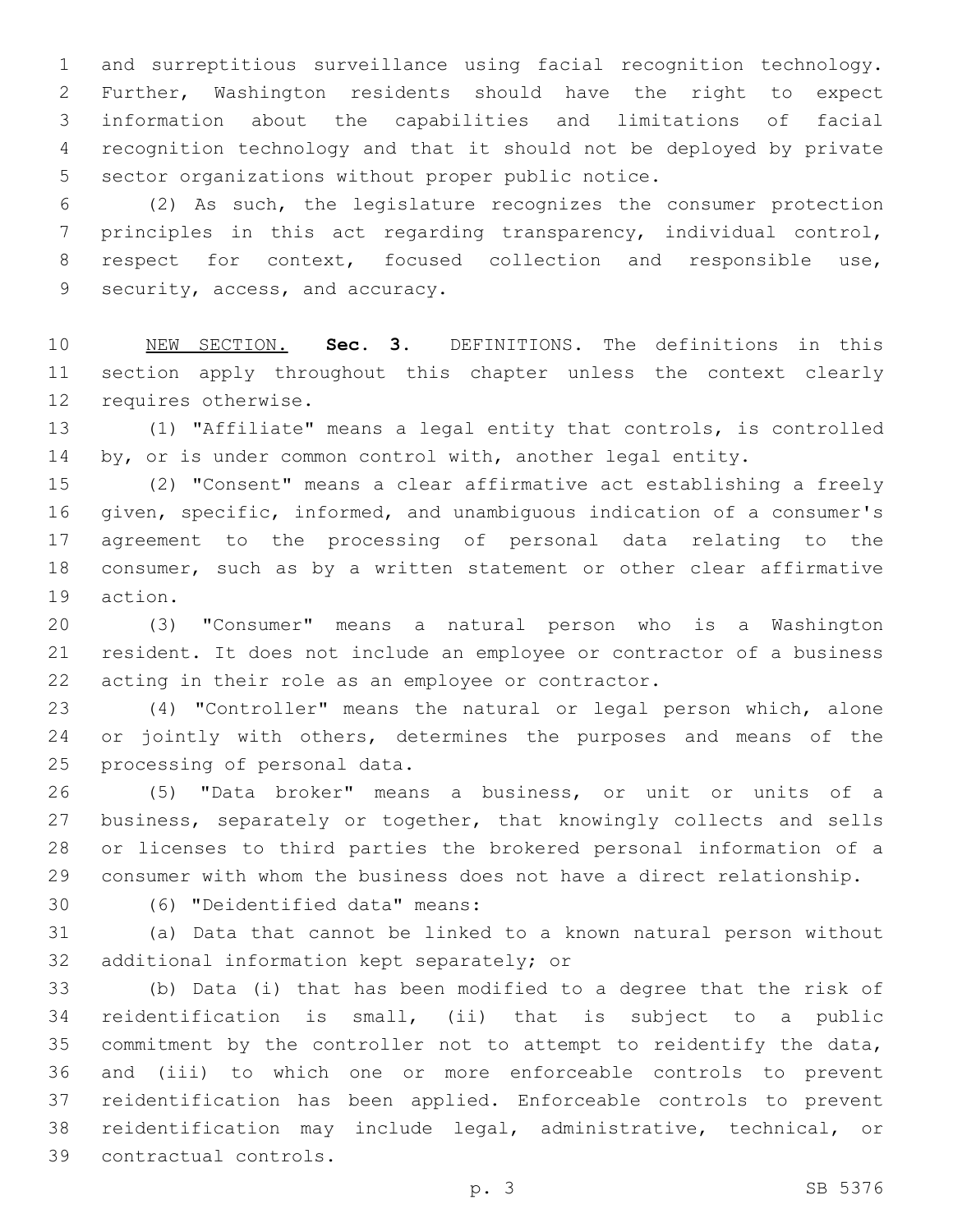(7) "Developer" means a person who creates or modifies the set of instructions or programs instructing a computer or device to perform 3 tasks.

 (8) "Identified or identifiable natural person" means a person who can be identified, directly or indirectly, in particular by reference to an identifier such as a name, an identification number, specific geolocation data, or an online identifier.

(9) "Minor" means any person under eighteen years of age.

 (10) "Personal data" means any information relating to an identified or identifiable natural person. Personal data does not 11 include deidentified data.

 (11) "Process" or "processing" means any operation or set of operations that is performed on personal data or on sets of personal data, whether or not by automated means, such as collection, 15 recording, organization, structuring, storage, adaptation or alteration, retrieval, consultation, use, disclosure by transmission, dissemination or otherwise making available, alignment or combination, restriction, deletion, or destruction.

 (12) "Processor" means a natural or legal person which processes 20 personal data on behalf of the controller.

 (13) "Profiling" means any form of automated processing of personal data consisting of the use of personal data to evaluate certain personal aspects relating to a natural person, in particular to analyze or predict aspects concerning that natural person's economic situation, health, personal preferences, interests, 26 reliability, behavior, location, or movements.

 (14) "Restriction of processing" means the marking of stored personal data with the aim of limiting the processing of such 29 personal data in the future.

 (15)(a) "Sale" means the exchange of personal data for monetary consideration by the controller to a third party for purposes of licensing or selling personal data at the third party's discretion to 33 additional third parties.

 (b) "Sale" does not include the following: (i) The disclosure of personal data to a processor who processes the personal data on behalf of the controller; or (ii) the disclosure of personal data to a third party with whom the consumer has a direct relationship for purposes of providing a product or service requested by the consumer or otherwise in a manner that is consistent with a consumer's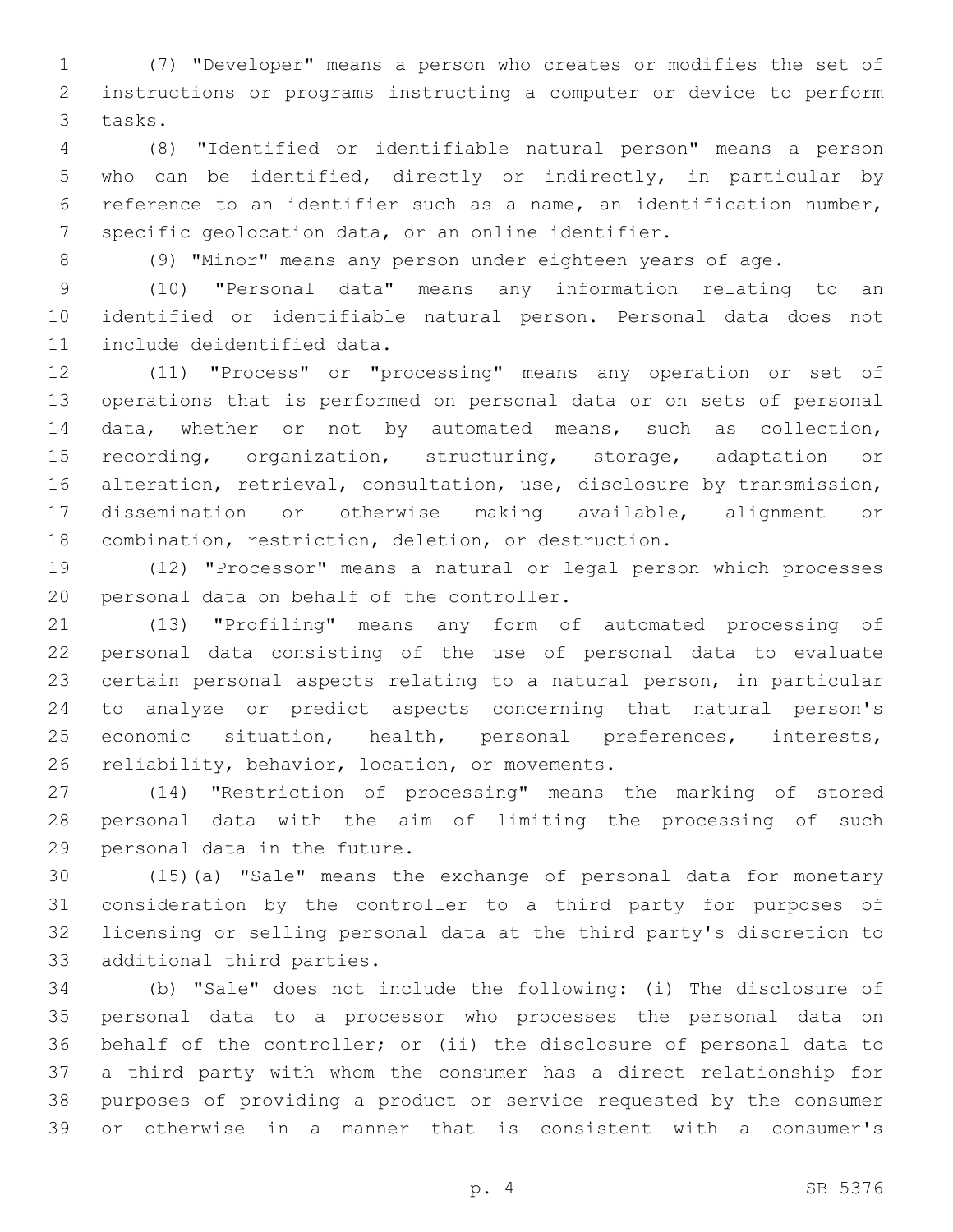reasonable expectations considering the context in which the consumer 2 provided the personal data to the controller.

 (16) "Sensitive data" means personal data revealing racial or ethnic origin, religious or philosophical beliefs, and the processing of genetic data, biometric data for the purpose of uniquely identifying a natural person, data concerning a minor, data concerning health, or data concerning a natural person's sex life or 8 sexual orientation.

 (17) "Targeted advertising" means displaying advertisements to a consumer where the advertisement is selected based on personal data obtained or inferred over time from a consumer's activities across nonaffiliate web sites, applications, or online services. It does not include advertising to a consumer based upon the consumer's current visit to a web site, application, or online service, or in response to the consumer's request for information or feedback.

 NEW SECTION. **Sec. 4.** JURISDICTIONAL SCOPE. (1) This chapter applies to legal entities that conduct business in Washington or produce products or services that are intentionally targeted to residents of Washington, and that satisfy one or more of the following thresholds:

 (a) Controls or processes data of one hundred thousand consumers 22 or more; or

 (b) Derives over fifty percent of gross revenue from the sale of personal information and processes or controls personal information 25 of twenty-five thousand consumers or more.

26 (2) This chapter does not apply to:

27 (a) State and local governments;

 (b) Personal data sets to the extent that they are regulated by the federal health insurance portability and accountability act of 1996, the federal health information technology for economic and clinical health act, or the Gramm-Leach-Bliley act of 1999; or

(c) Data sets maintained for employment records purposes.

 NEW SECTION. **Sec. 5.** RESPONSIBILITY ACCORDING TO ROLE. (1) Controllers shall be responsible for meeting the obligations set forth under this act.

 (2) Processors are responsible under this act for adhering to the instructions of the controller and assisting the controller to meet 38 its obligations under this chapter.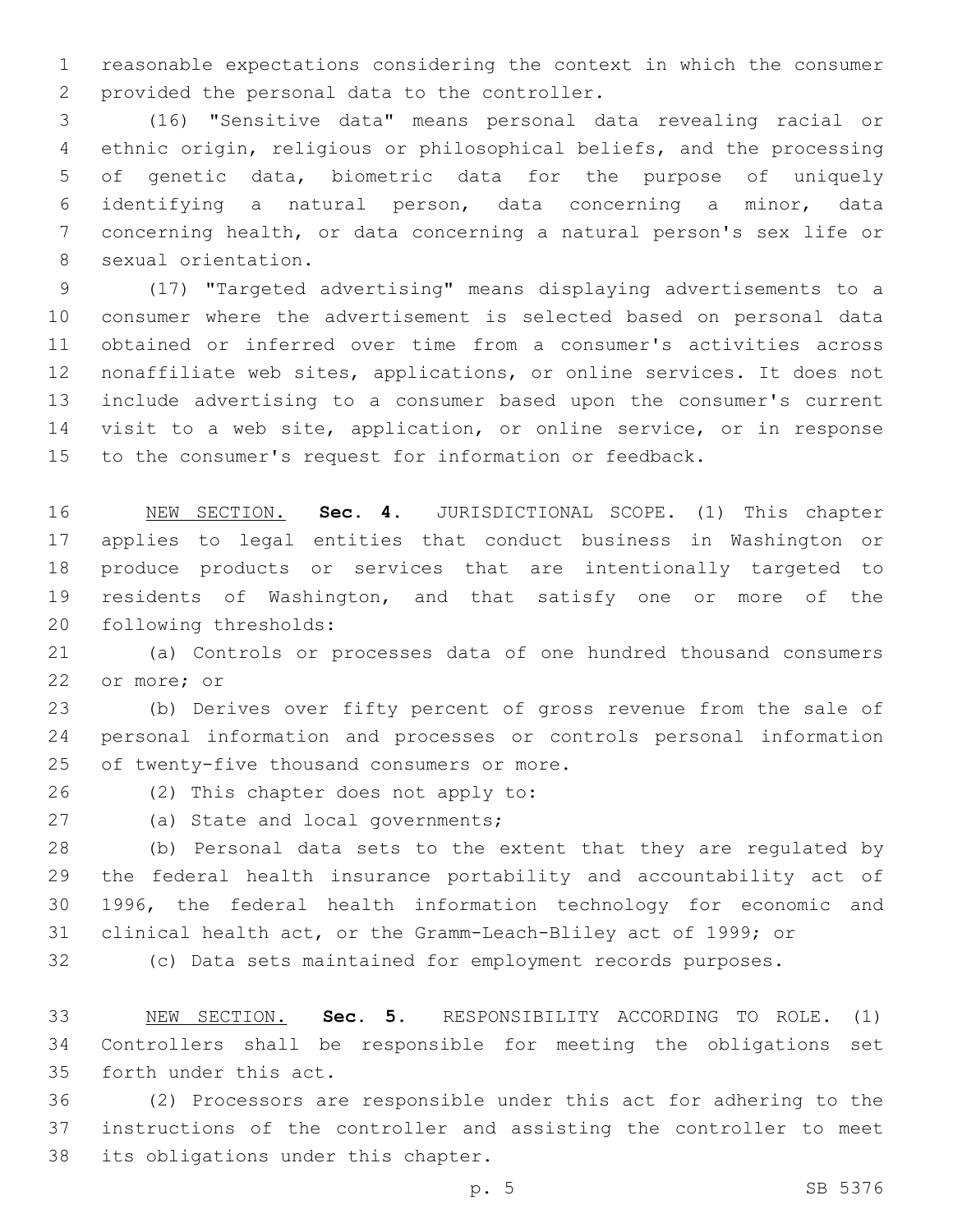(3) Processing by a processor shall be governed by a contract between the controller and the processor that is binding on the processor and that sets out the processing instructions to which the 4 processor is bound.

 NEW SECTION. **Sec. 6.** CONSUMER RIGHTS. Controllers shall facilitate requests to exercise the consumer rights set forth in subsections (1) through (7) of this section.

 (1) On request from a consumer, a controller must confirm whether or not personal data concerning the consumer is being processed by the controller, including whether such personal data is sold to data brokers, and, where personal data concerning the consumer is being 12 processed by the controller, provide access to such personal data 13 concerning the consumer.

 (a) On request from a consumer, a controller must provide a copy of the personal data undergoing processing. For any further copies requested by the consumer, the controller may charge a reasonable fee based on administrative costs. Where the consumer makes the request 18 by electronic means, and unless otherwise requested by the consumer, the information must be provided in a commonly used electronic form.

 (b) This subsection shall not adversely affect the rights of 21 consumers.

 (2) On request from a consumer, the controller, without undue delay, must correct inaccurate personal data concerning the consumer. 24 Taking into account the purposes of the processing, the controller must complete incomplete personal data, including by means of 26 providing a supplementary statement.

 (3)(a) On request from a consumer, a controller must delete the consumer's personal data without undue delay where one of the 29 following grounds applies:

 (i) The personal data is no longer necessary in relation to the purposes for which the personal data was collected or otherwise 32 processed;

 (ii) For processing that requires consent under section 8(3) of this act, the consumer withdraws consent to processing and there are 35 no other legitimate grounds for the processing;

 (iii) The consumer objects to the processing pursuant to subsection (6) of this section and (A) there are no overriding legitimate grounds for the processing; or (B) the processing is for 39 direct marketing purposes;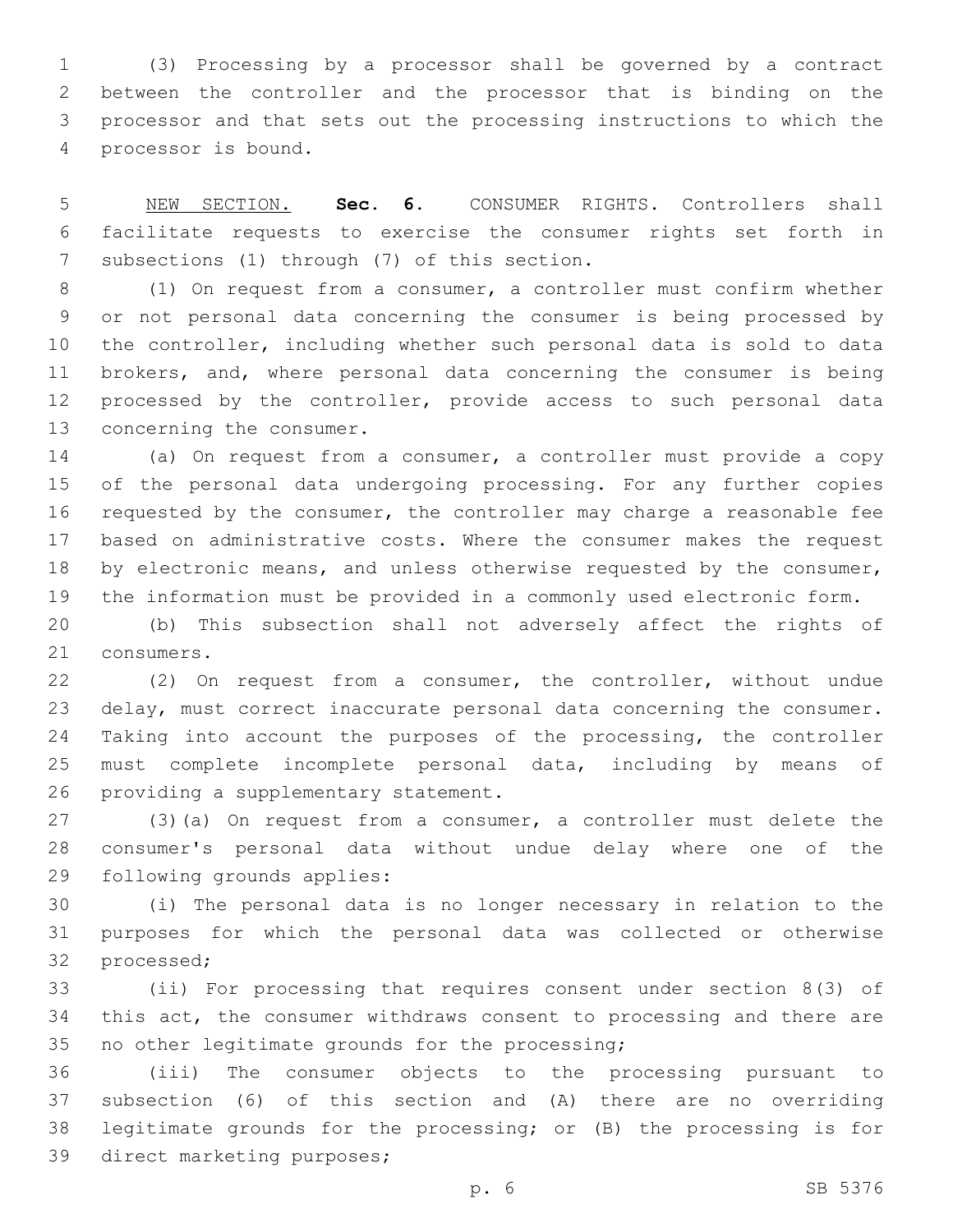(iv) The personal data has been unlawfully processed;

 (v) The personal data must be deleted to comply with a legal obligation under federal, state, or local law to which the controller is subject; or4

 (vi) The personal data has been collected in relation to the offer of a service normally provided for remuneration, at a distance, by electronic means, and at the individual request of the recipient 8 of services.

 (b) Where the controller is obliged to delete personal data under this section that has been disclosed to third parties by the controller, including data brokers that received the data through a 12 sale, the controller must take reasonable steps, which may include technical measures, to inform other controllers that are processing the personal data that the consumer has requested the deletion by the 15 other controllers of any links to, or copy or replication of, the personal data. Compliance with this obligation must take into account 17 available technology and cost of implementation.

 (c) This subsection does not apply to the extent processing is 19 necessary:

20 (i) For exercising the right of free speech;

 (ii) For compliance with a legal obligation that requires processing by federal, state, or local law to which the controller is subject or for the performance of a task carried out in the public interest or in the exercise of official authority vested in the 25 controller;

 (iii) For reasons of public interest in the area of public health, where the processing (A) is subject to suitable and specific measures to safeguard the rights of the consumer; and (B) is processed by or under the responsibility of a professional subject to confidentiality obligations under federal, state, or local law;

 (iv) For archiving purposes in the public interest, scientific or historical research purposes, or statistical purposes, where the deletion of such personal data is likely to render impossible or seriously impair the achievement of the objectives of the processing; 35 or

 (v) For the establishment, exercise, or defense of legal claims. (4)(a) On request from a consumer, the controller must restrict

processing if one of the following grounds applies: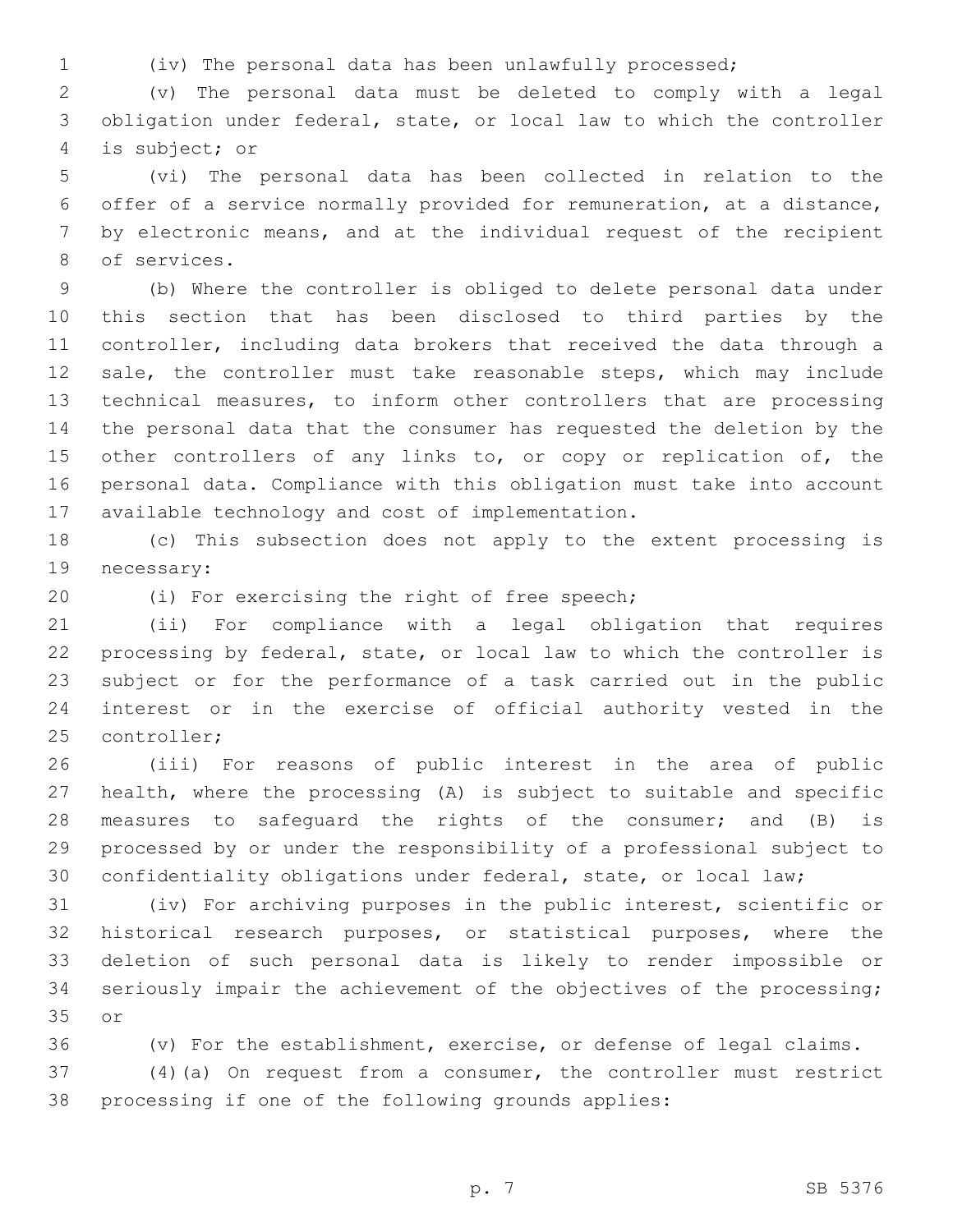(i) The accuracy of the personal data is contested by the consumer, for a period enabling the controller to verify the accuracy 3 of the personal data;

 (ii) The processing is unlawful and the consumer opposes the deletion of the personal data and requests the restriction of 6 processing instead;

 (iii) The controller no longer needs the personal data for the purposes of the processing, but such personal data is required by the 9 consumer for the establishment, exercise, or defense of legal claims; 10 or

 (iv) The consumer objects to the processing pursuant to subsection (6) of this section pending the verification of whether the legitimate grounds of the controller override those of the 14 consumer.

 (b) Where personal data is subject to a restriction of processing under this subsection, the personal data must, with the exception of storage, only be processed (i) with the consumer's consent; (ii) for the establishment, exercise, or defense of legal claims; (iii) for the protection of the rights of another natural or legal person; or (iv) for reasons of important public interest under federal, state, 21 or local law.

 (c) A consumer who has obtained restriction of processing pursuant to this subsection must be informed by the controller before 24 the restriction of processing is lifted.

 (5)(a) On request from a consumer, the controller must provide the consumer any personal data concerning such consumer that such consumer has provided to the controller in a structured, commonly used, and machine-readable format if (i)(A) the processing of such personal data requires consent under section 8(3) of this act, (B) the processing of such personal data is necessary for the performance of a contract to which the consumer is a party, or (C) in order to take steps at the request of the consumer prior to entering into a contract; and (ii) the processing is carried out by automated means.

 (b) Controllers must transmit the personal data requested under 35 this subsection directly from one controller to another, where technically feasible, and transmit the personal data to another controller without hindrance from the controller to which the 38 personal data was provided.

 (c) Requests for personnel data under this subsection must be without prejudice to subsection (3) of this section.

p. 8 SB 5376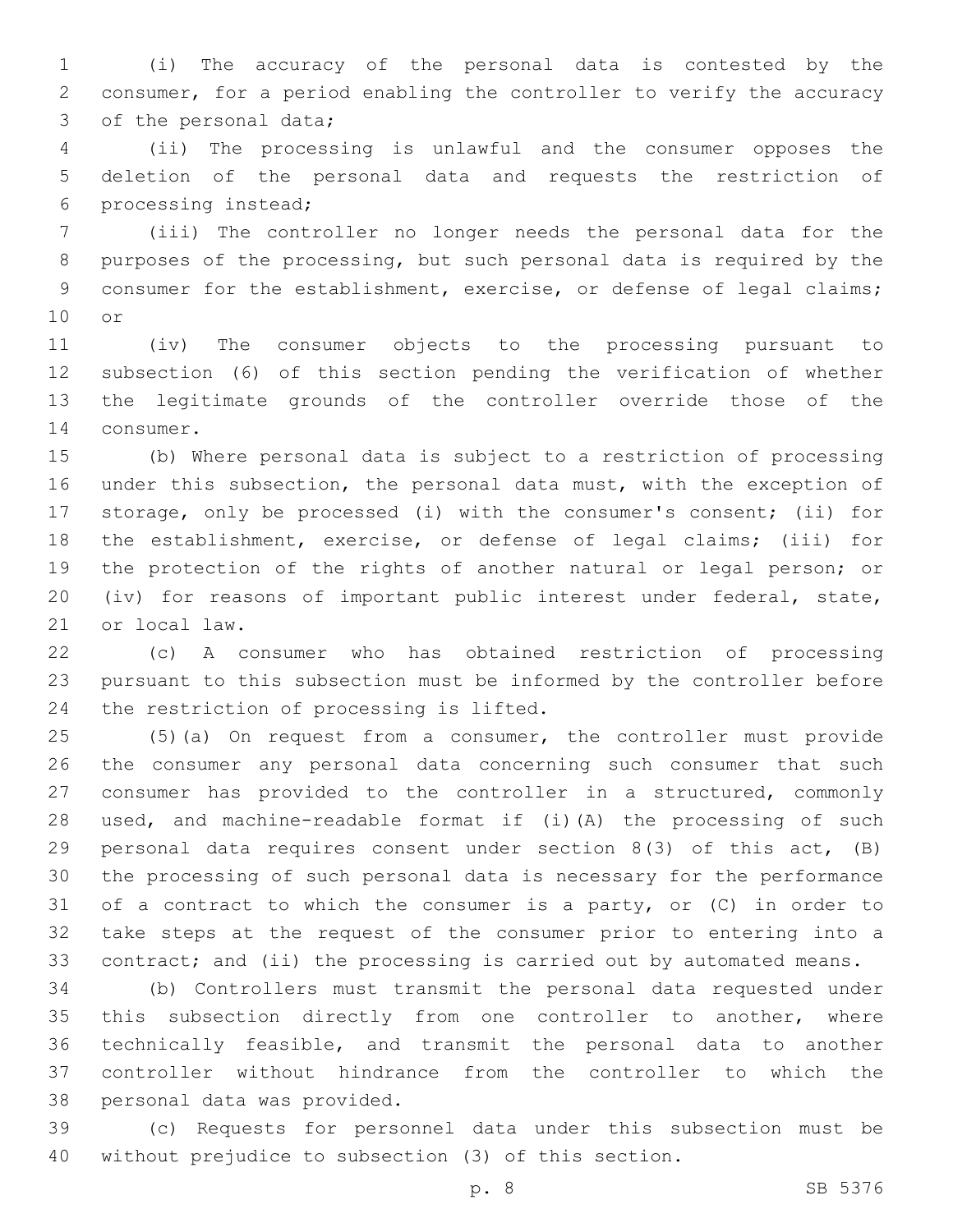(d) The rights provided in this subsection do not apply to processing necessary for the performance of a task carried out in the public interest or in the exercise of official authority vested in the controller, and must not adversely affect the rights of others.

 (6)(a) A consumer may object, on grounds relating to the consumer's particular situation, at any time to processing of 7 personal data concerning such consumer:

 (b) When a consumer objects to direct marketing, which includes the sale of personal data concerning the consumer to third parties for direct marketing purposes, profiling to the extent that it is related to such direct marketing and targeted advertising, the controller must no longer process the personal data subject to the objection for such purpose and must communicate the consumer's objection, unless it proves impossible or involves disproportionate effort, regarding any further processing of the consumer's personal data for such purposes to any third parties to whom the controller sold the consumer's personal data for such purposes. Third parties must honor objection requests pursuant to this subsection received 19 from third-party controllers.

 (c) If a consumer objects to processing for any purposes, other 21 than direct marketing, the controller may continue processing the personal data subject to the objection if the controller can demonstrate a compelling legitimate ground to process such personal 24 data.

 (7) A consumer must not be subject to a decision based solely on profiling which produces legal effects concerning such consumer or similarly significantly affects the consumer. Legal or similarly significant effects include, but are be limited to, denial of 29 consequential services or support, such as financial and lending services, housing, insurance, education enrollment, criminal justice, employment opportunities, and health care services.

(a) This subsection does not apply if the decision is:

 (i) Necessary for entering into, or performance of, a contract 34 between the consumer and a controller;

 (ii) Authorized by federal or state law to which the controller is subject and which incorporates suitable measures to safeguard the consumer's rights and legitimate interests, as indicated by the risk 38 assessments required by section 8 of this act; or

39 (iii) Based on the consumer's consent.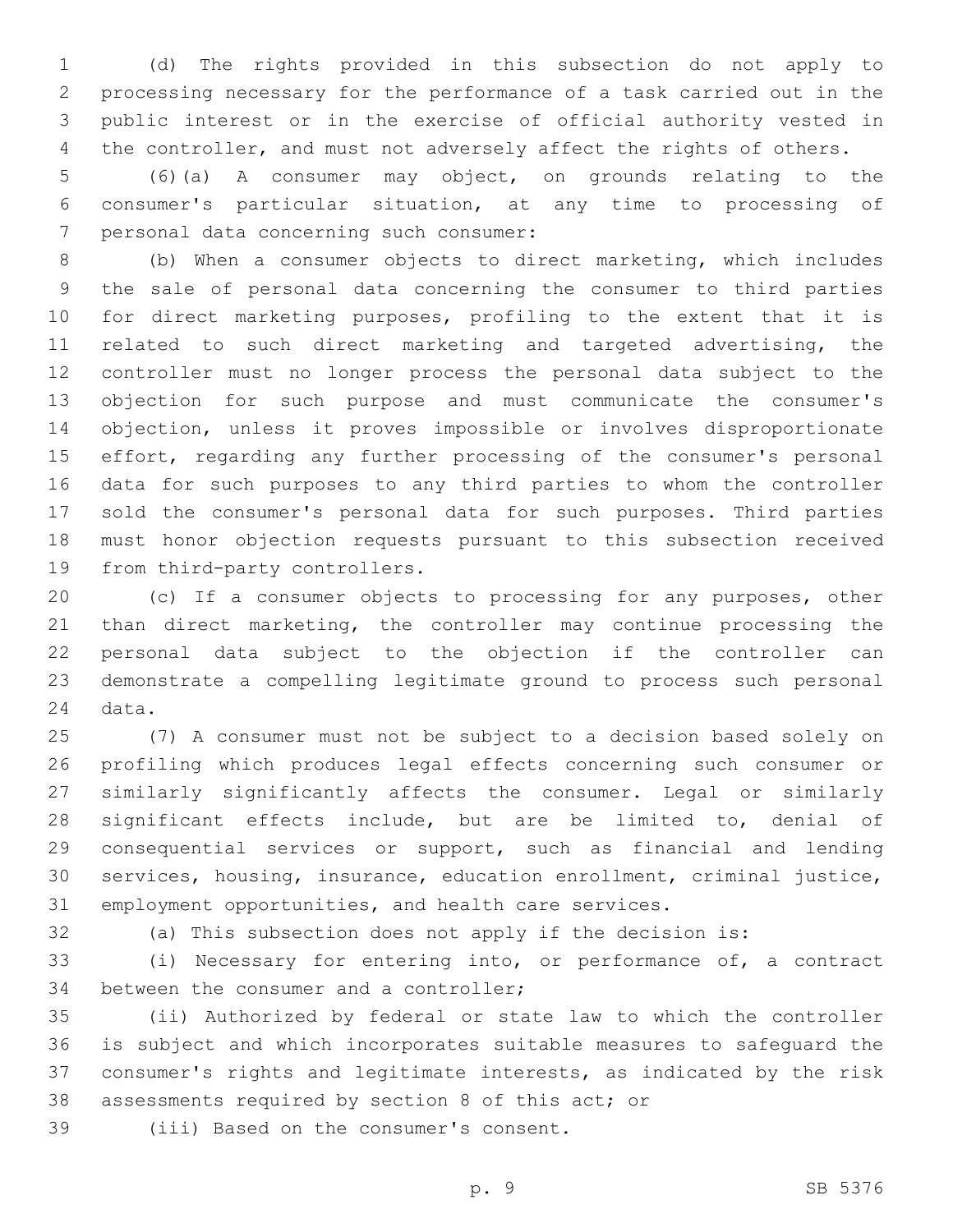(b) Notwithstanding (a) of this subsection, the controller shall implement suitable measures to safeguard consumer's rights and legitimate interests with respect to decisions based solely on profiling, including providing human review of the decision, to express the consumer's point of view with respect to the decision, 6 and to contest the decision.

 (8) A controller must communicate any correction, deletion, or restriction of processing carried out in accordance with subsections (2), (3), or (4) of this section to each third-party recipient to whom the personal data has been disclosed, including third parties 11 that received the data through a sale, unless this proves impossible or involves disproportionate effort. The controller must inform the consumer about such third-party recipients, if any, if the consumer 14 requests such information.

 (9) A controller must provide information on action taken on a request under subsections (1) through (7) of this section without undue delay and in any event within thirty days of receipt of the request. That period may be extended by sixty additional days where necessary, taking into account the complexity and number of the requests. The controller must inform the consumer of any such extension within thirty days of receipt of the request, together with the reasons for the delay. Where the consumer makes the request by electronic means, the information must be provided by electronic means where possible, unless otherwise requested by the consumer.

 (a) If a controller does not take action on the request of a consumer, the controller must inform the consumer without undue delay and at the latest within thirty days of receipt of the request of the reasons for not taking action and any possibility for internal review 29 of the decision by the controller.

 (b) Information provided under this section must be provided by the controller free of charge to the consumer. Where requests from a consumer are manifestly unfounded or excessive, in particular because of their repetitive character, the controller may either: (i) Charge a reasonable fee taking into account the administrative costs of providing the information or communication or taking the action requested; or (ii) refuse to act on the request. The controller bears the burden of demonstrating the manifestly unfounded or excessive 38 character of the request.

 (c) Where the controller has reasonable doubts concerning the identity of the consumer making a request under subsections (1)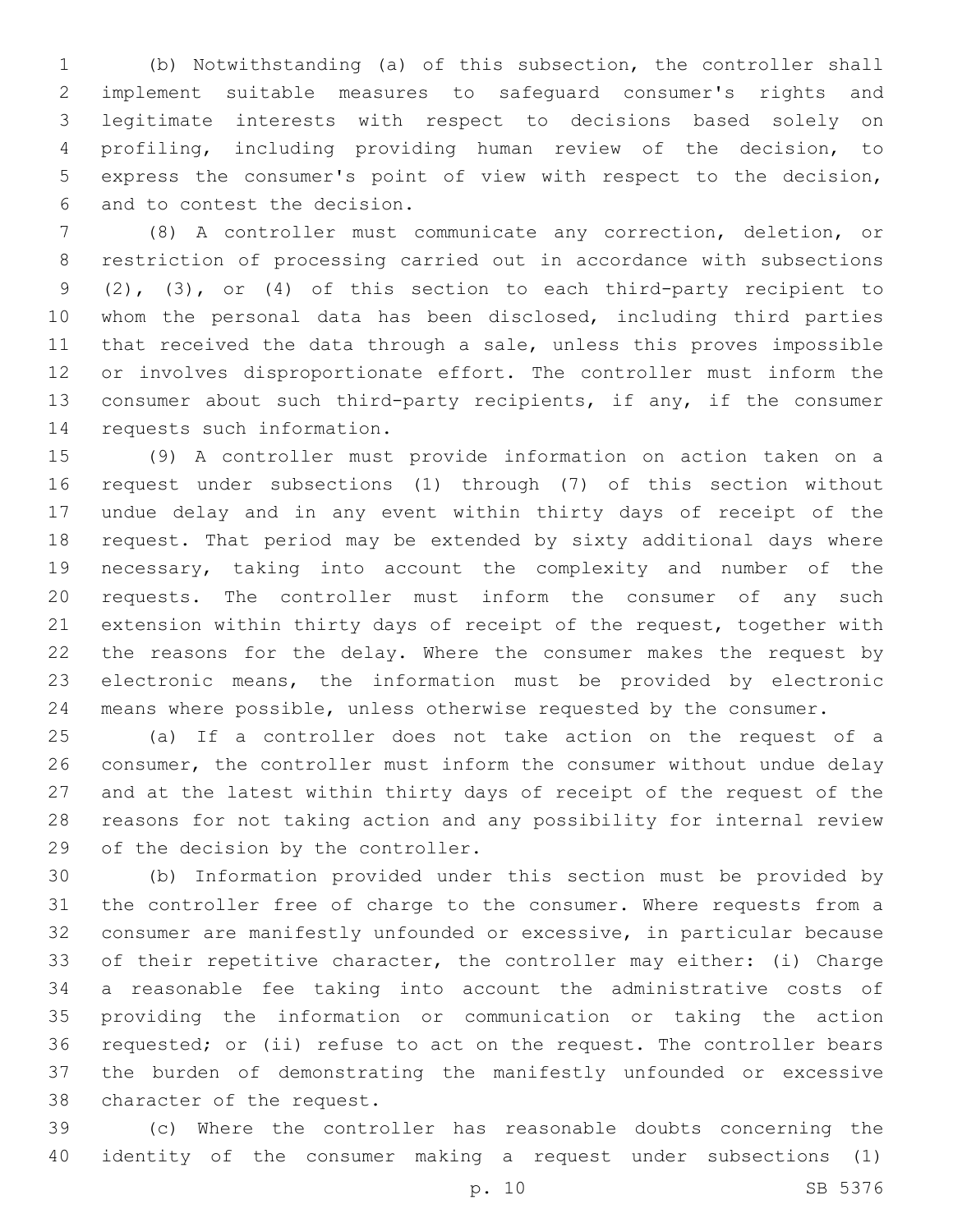through (7) of this section, the controller may request the provision of additional information necessary to confirm the identity of the 3 consumer.

 NEW SECTION. **Sec. 7.** TRANSPARENCY. (1) Controllers must be transparent and accountable for their processing of personal data, by making available in a form that is reasonably accessible to consumers a clear, meaningful privacy notice that includes:

(a) The categories of personal data collected by the controller;

 (b) The purposes for which the categories of personal data is 10 used and disclosed to third parties, if any;

 (c) The rights that consumers may exercise pursuant to section 6 12 of this act, if any;

 (d) The categories of personal data that the controller shares 14 with third parties, if any; and

 (e) The categories of third parties, if any, with whom the 16 controller shares personal data.

 (2) Controllers that engage in profiling must disclose such profiling to the consumer at or before the time personal data is obtained, including meaningful information about the logic involved and the significance and envisaged consequences of the profiling.

 (3) If a controller sells personal data to data brokers or processes personal data for direct marketing purposes, including targeted marketing and profiling to the extent that it is related to such direct marketing, it must disclose such processing, as well as the manner in which a consumer may exercise the right to object to 26 such processing, in a clear and prominent manner.

 NEW SECTION. **Sec. 8.** DOCUMENTED RISK ASSESSMENTS. (1) Controllers must conduct and document risk assessments covering the processing of personal data prior to the processing of such personal data whenever there is a change in processing that materially impacts the risk to individuals, and on at least an annual basis regardless of changes in processing. Risk assessments must take into account the type of personal data to be processed by the controller, including the extent to which the personal data is sensitive data or otherwise sensitive in nature, and the context in which the personal data is to be processed.

 (2) Risk assessments conducted under subsection (1) of this section must identify and weigh the benefits that may flow directly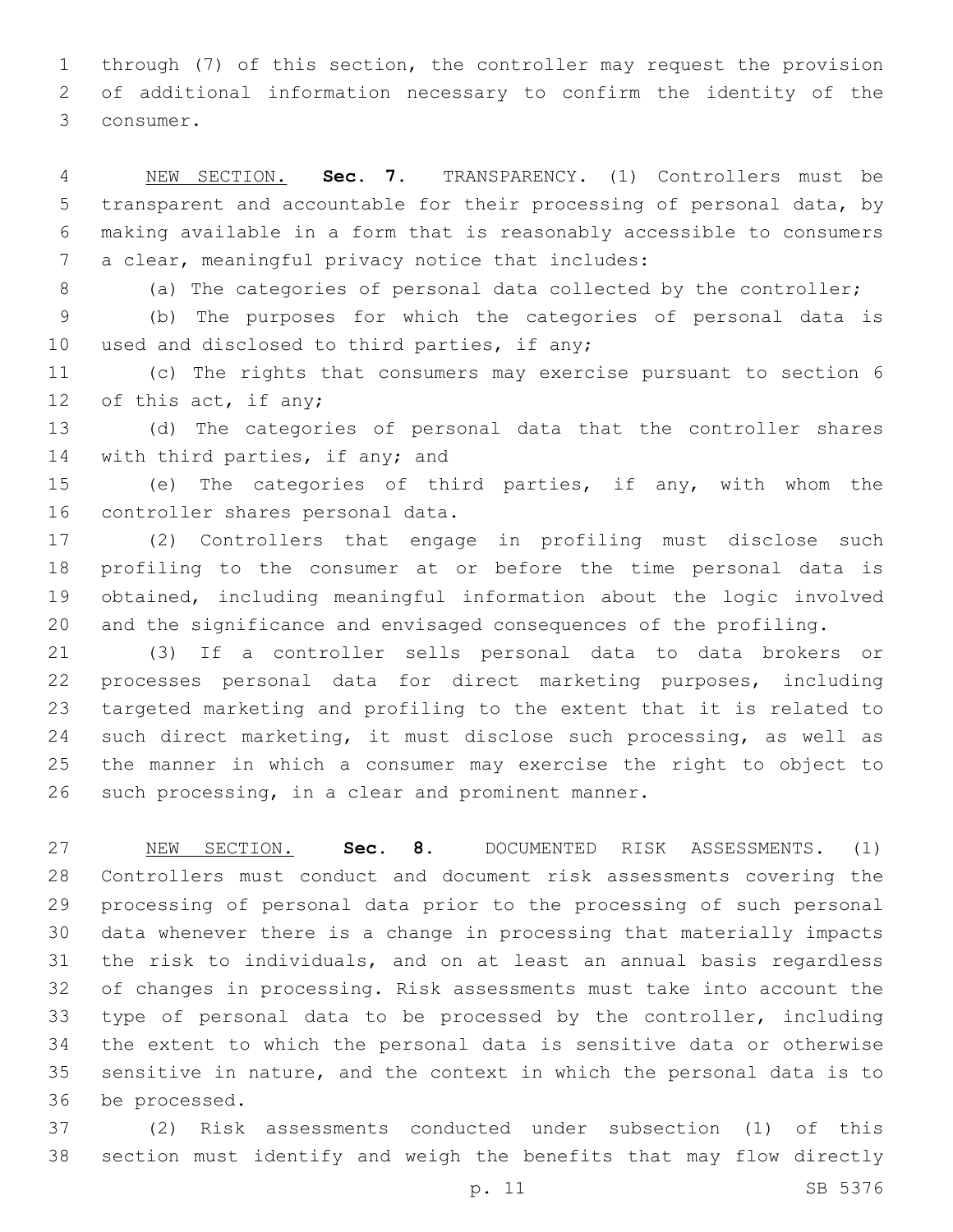and indirectly from the processing to the controller, consumer, other stakeholders, and the public, against the potential risks to the rights of the consumer associated with such processing, as mitigated by safeguards that can be employed by the controller to reduce such risks. The use of deidentified data and the reasonable expectations of consumers must factor into this assessment by the controller.

 (3) If the risk assessment conducted under subsection (1) of this section determines that the potential risks to the rights of the consumer outweigh the interests of the controller, consumer, other stakeholders, and the public in processing the personal data of the consumer, the controller may only engage in such processing with the consent of the consumer. Such consent shall be as easy to withdraw as 13 to give.

 (4) The controller must make the risk assessment available to the attorney general upon request. Risk assessments are confidential and exempt from public inspection and copying under chapter 42.56 RCW.

 NEW SECTION. **Sec. 9.** DEIDENTIFIED DATA. A controller or processor that uses deidentified data must exercise reasonable oversight to monitor compliance with any contractual commitments to which the deidentified data is subject, and must take appropriate steps to address any breaches of contractual commitments.

 NEW SECTION. **Sec. 10.** EXEMPTIONS. (1) The obligations imposed on controllers or processors under this chapter do not restrict a controller's or processor's ability to:

(a) Comply with federal, state, or local laws;

 (b) Comply with a civil, criminal, or regulatory inquiry, investigation, subpoena, or summons by federal, state, local, or 28 other governmental authorities;

 (c) Cooperate with law enforcement agencies concerning conduct or activity that the controller or processor reasonably and in good faith believes may violate federal, state, or local law;

(d) Investigate, exercise, or defend legal claims; or

 (e) Prevent or detect identity theft, fraud, or other criminal 34 activity or verify identities.

 (2) The obligations imposed on controllers or processors under this chapter do not apply where compliance by the controller or processor with this chapter would violate an evidentiary privilege under Washington law and do not prevent a controller or processor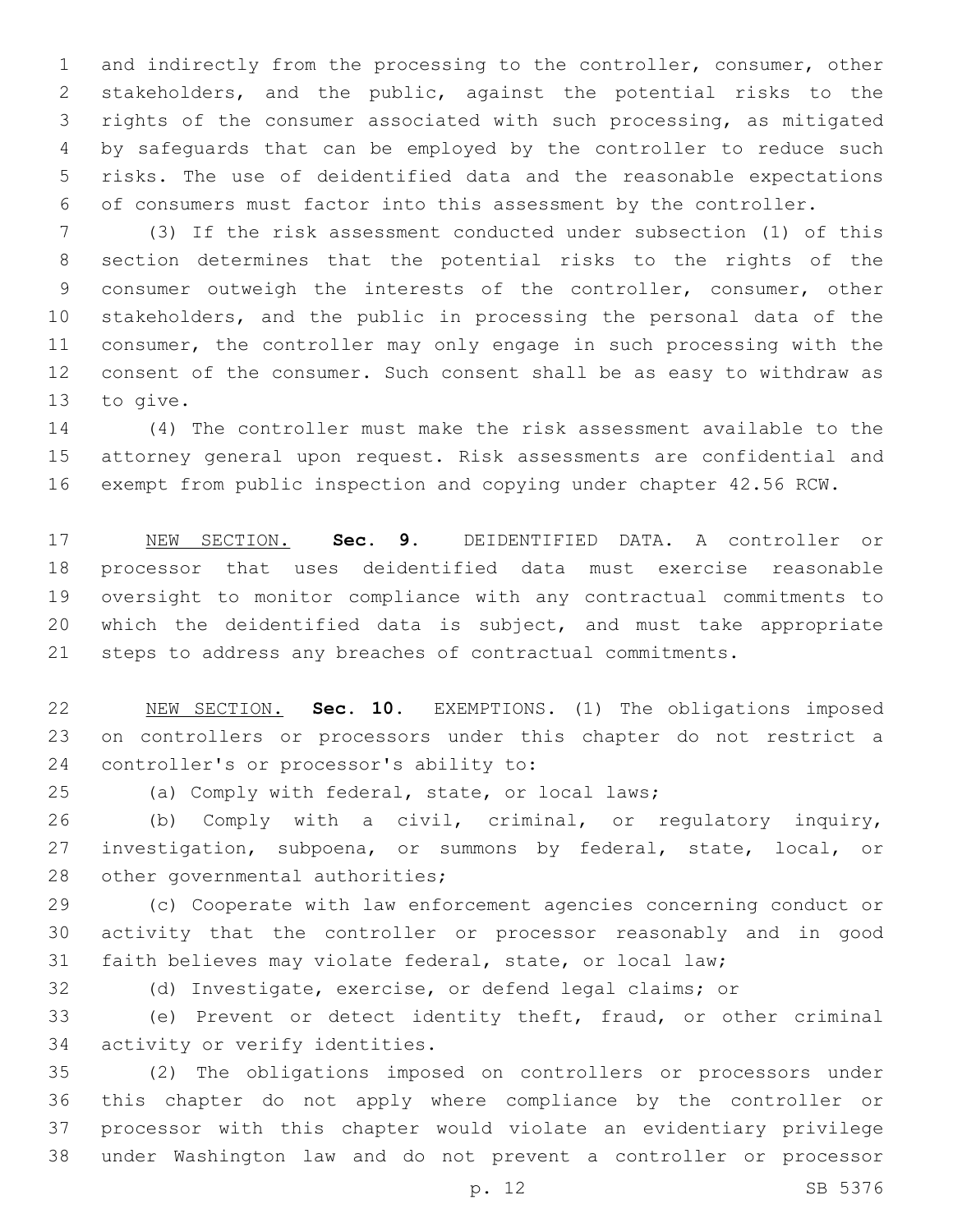from providing personal data concerning a consumer to a person covered by an evidentiary privilege under Washington law as part of a privileged communication.3

 (3) A controller or processor that discloses personal data to a third-party controller or processor in compliance with the requirements of this chapter is not in violation of this chapter, including under section 11 of this act, if the third-party recipient processes such personal data in violation of this chapter, provided that, at the time of disclosing the personal data, the disclosing controller or processor did not have actual knowledge that the third- party recipient intended to commit a violation. A third-party recipient receiving personal data from a controller or processor is likewise not liable under this chapter, including under section 11 of this act, for the obligations of a controller or processor to which 15 it provides services.

 (4) This chapter does not require a controller or processor to do 17 the following:

18 (a) Reidentify deidentified data;

 (b) Retain personal data concerning a consumer that it would not 20 otherwise retain in the ordinary course of business;

 (c) Comply with a request to exercise any of the rights under section 6 (1) through (7) of this act if the controller is unable to verify, using commercially reasonable efforts, the identity of the 24 consumer making the request.

 (5) Obligations imposed on controllers and processors under this 26 chapter do not:

(a) Adversely affect the rights of any persons; or

 (b) Apply to the processing of personal data by a natural person in the course of a purely personal or household activity.

 NEW SECTION. **Sec. 11.** LIABILITY. (1) This chapter does not serve as the basis for a private right of action under this chapter or any other law.

 (2) Where more than one controller or processor, or both a controller and a processor, involved in the same processing, is in violation of this chapter, the liability shall be allocated among the parties according to principles of comparative fault, unless such liability is otherwise allocated by contract among the parties.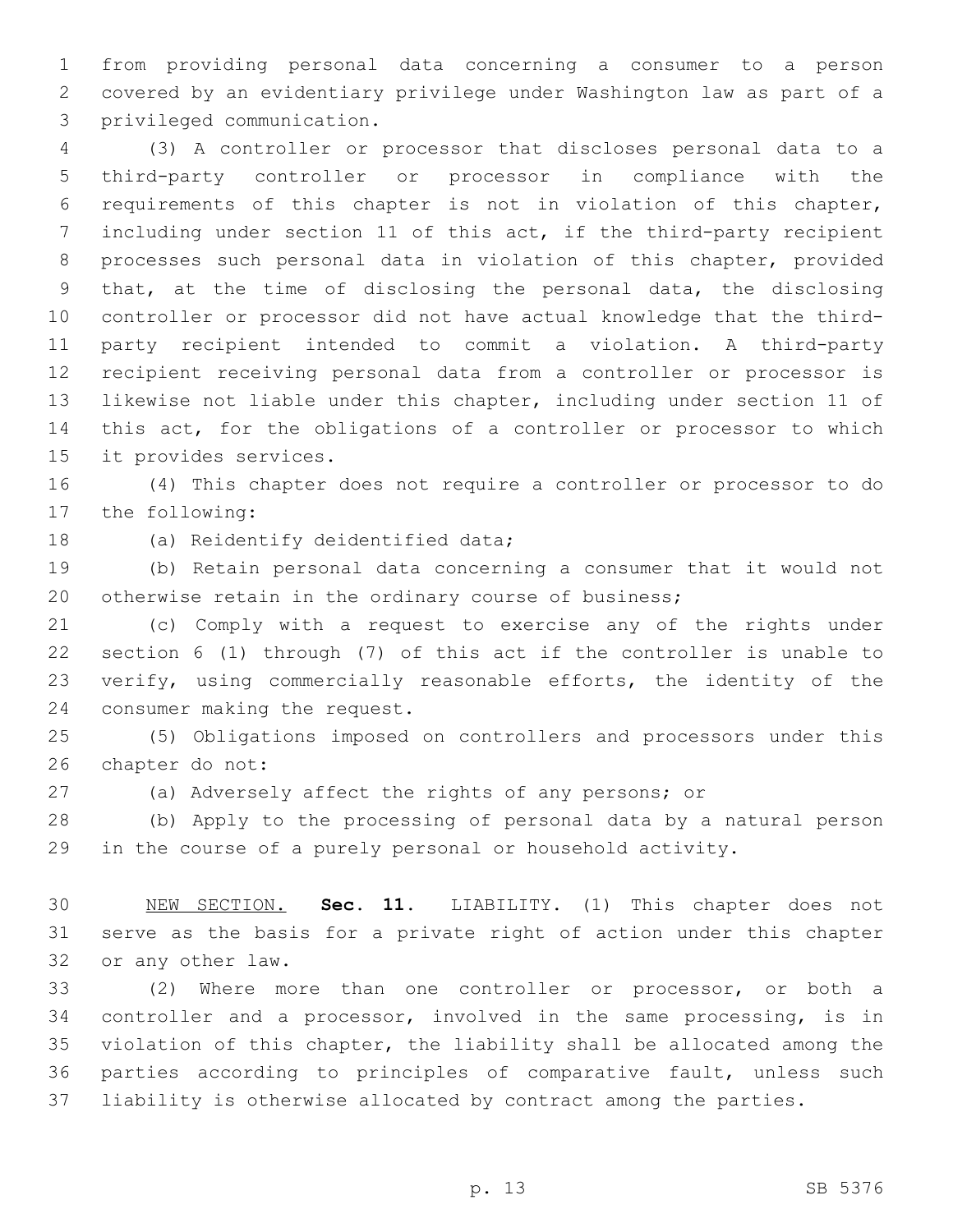NEW SECTION. **Sec. 12.** ENFORCEMENT. (1) The legislature finds that the practices covered by this chapter are matters vitally affecting the public interest for the purpose of applying the consumer protection act, chapter 19.86 RCW. A violation of this chapter is not reasonable in relation to the development and preservation of business and is an unfair or deceptive act in trade or commerce and an unfair method of competition for the purpose of applying the consumer protection act, chapter 19.86 RCW.

 (2) The attorney general may bring an action in the name of the state, or as parens patriae on behalf of persons residing in the 11 state, to enforce this chapter.

 (3) A controller or processor is in violation of this chapter if it fails to cure any alleged breach of sections 7 through 10 of this act within thirty days after receiving notice of alleged noncompliance. Any controller or processor that violates this chapter is subject to an injunction and liable for a civil penalty of not more than two thousand five hundred dollars for each violation or seven thousand five hundred dollars for each intentional violation.

 (4) The consumer privacy account is created in the state treasury. All receipts from the imposition of civil penalties under this chapter must be deposited into the account. Moneys in the account may be spent only after appropriation. Expenditures from the account may be used only to fund the office of privacy and data 24 protection as established under RCW 43.105.369.

 NEW SECTION. **Sec. 13.** PREEMPTION. This chapter supersedes and preempts laws adopted by any local entity regarding the processing of personal data by controllers or processors.

 NEW SECTION. **Sec. 14.** FACIAL RECOGNITION. (1) Controllers using facial recognition for profiling must employ meaningful human review prior to making final decisions based on such profiling where such final decisions produce legal effects concerning consumers or similarly significant effects concerning consumers. Decisions producing legal effects or similarly significant effects shall include, but not be limited to, denial of consequential services or support, such as financial and lending services, housing, insurance, education enrollment, criminal justice, employment opportunities, and health care services.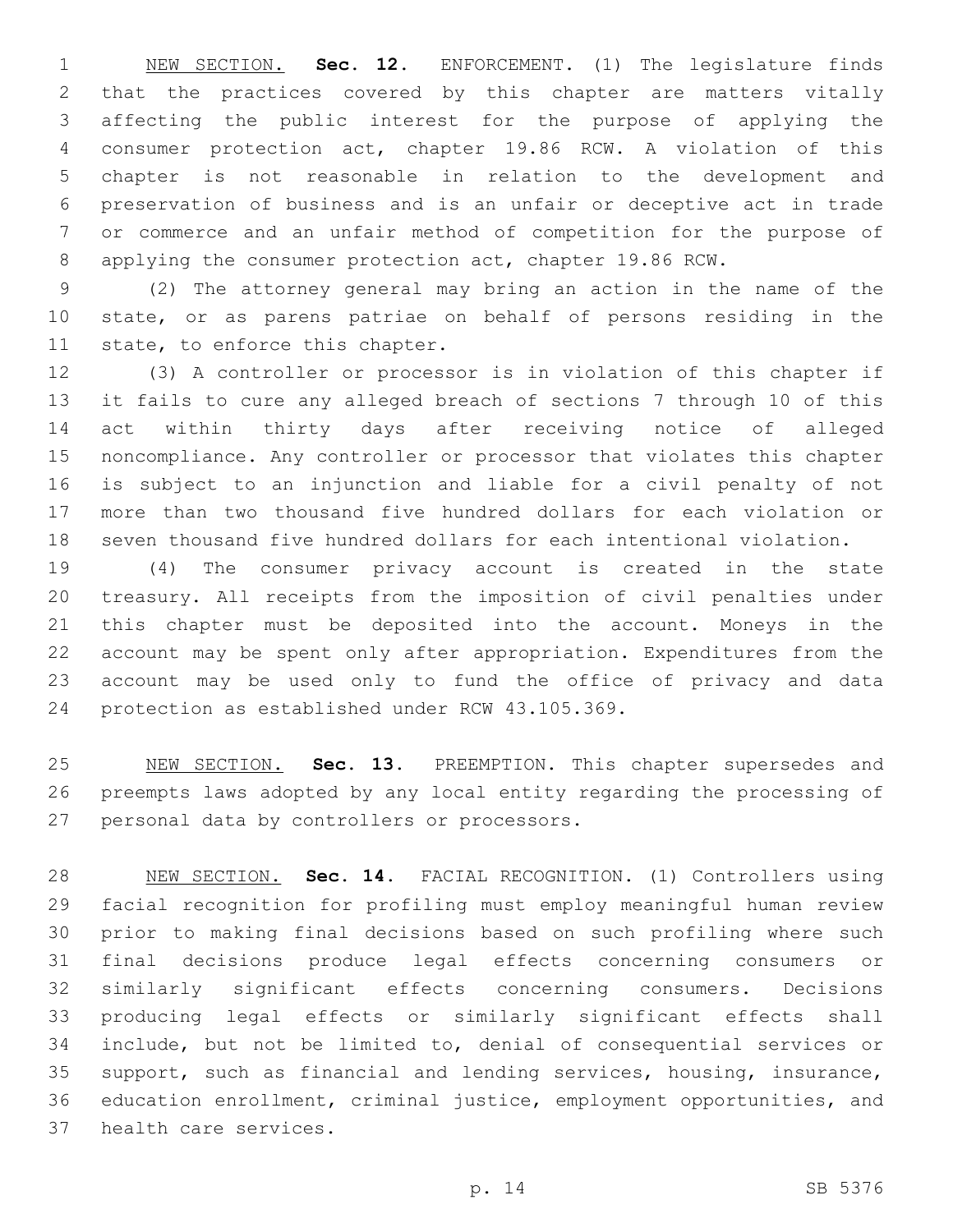(2) Processors that provide facial recognition services must provide documentation that includes general information that explains the capabilities and limitations of the technology in terms that 4 customers and consumers can understand.

 (3) Processors that provide facial recognition services must prohibit, in the contract required by section 5 of this act, the use of such facial recognition services by controllers to unlawfully discriminate under federal or state law against individual consumers 9 or groups of consumers.

 (4) Controllers must obtain consent from consumers prior to deploying facial recognition services. The placement of conspicuous notice in physical premises or online that clearly conveys that facial recognition services are being used constitute a consumer's consent to the use of such facial recognition services when that consumer enters those premises or proceeds to use the online services that have such notice, provided that there is a means by which the consumer may exercise choice as to facial recognition services.

 (5) Providers of commercial facial recognition services that make their technology available as an online service for developers and customers to use in their own scenarios must make available an application programming interface or other technical capability, chosen by the provider, to enable third parties that are legitimately engaged in independent testing to conduct reasonable tests of those facial recognition services for accuracy and unfair bias.

 (6) For purposes of this section, "facial recognition" means technology that analyzes facial features and is used for the unique personal identification of natural persons in still or video images.

 NEW SECTION. **Sec. 15.** A new section is added to chapter 9.73 29 RCW to read as follows:

 (1) State and local government agencies shall not use facial recognition technology to engage in ongoing surveillance of specified individuals in public spaces, unless such use is in support of law enforcement activities and either (a) a court order has been obtained to permit the use of facial recognition services for that ongoing surveillance; or (b) where there is an emergency involving imminent danger or risk of death or serious physical injury to a person.

 (2) This section applies to all Washington state and local 38 government agencies.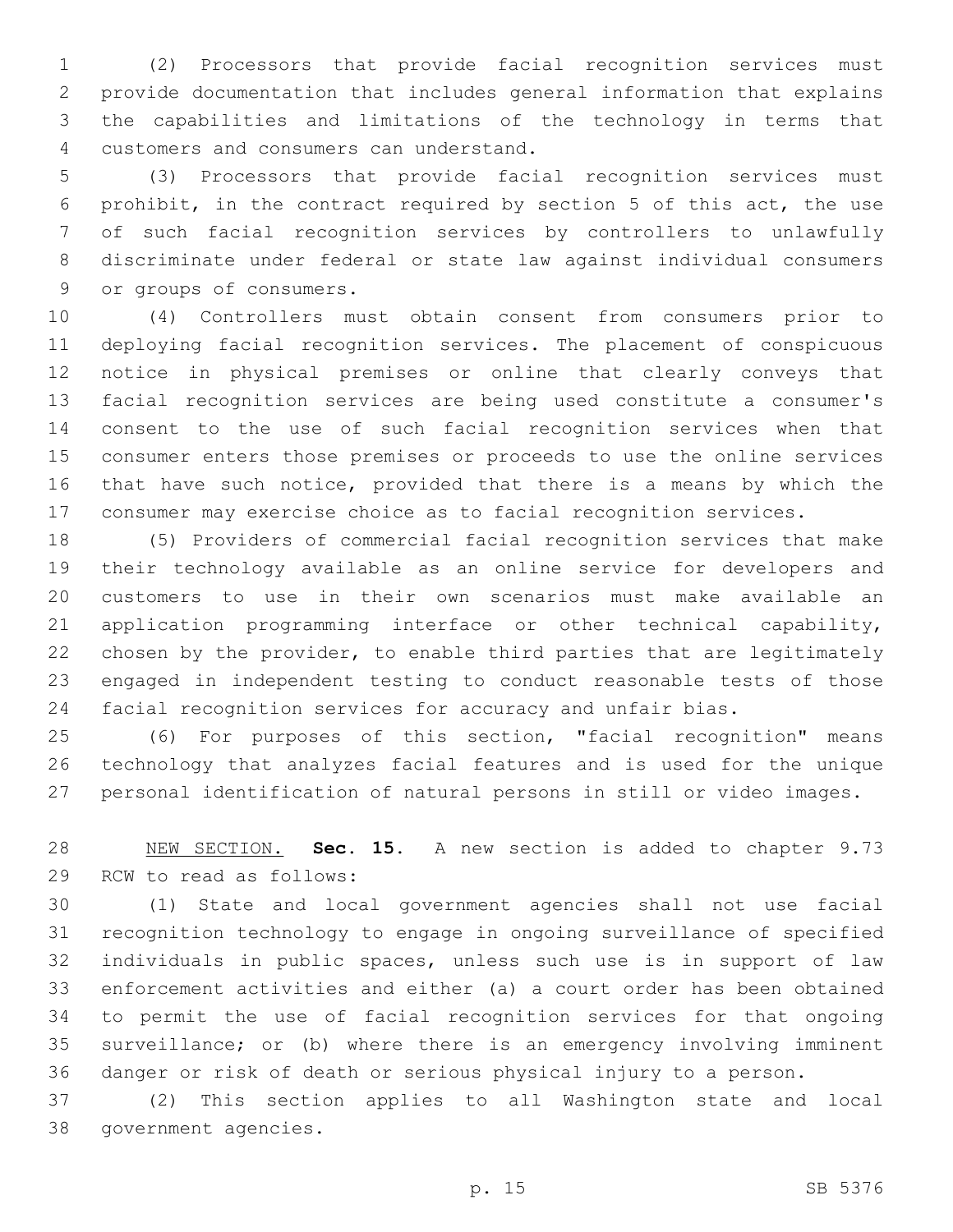(3) For purposes of this section, "facial recognition" means the 2 same as in section 14 of this act.

 **Sec. 16.** RCW 43.105.369 and 2016 c 195 s 2 are each amended to 4 read as follows:

 (1) The office of privacy and data protection is created within the office of the state chief information officer. The purpose of the office of privacy and data protection is to serve as a central point of contact for state agencies on policy matters involving data 9 privacy and data protection.

 (2) The director shall appoint the chief privacy officer, who is the director of the office of privacy and data protection.

 (3) The primary duties of the office of privacy and data 13 protection with respect to state agencies are:

14 (a) To conduct an annual privacy review;

 (b) To conduct an annual privacy training for state agencies and 16 employees;

(c) To articulate privacy principles and best practices;

 (d) To coordinate data protection in cooperation with the agency; 19 and

 (e) To participate with the office of the state chief information officer in the review of major state agency projects involving 22 personally identifiable information.

 (4) The office of privacy and data protection must serve as a resource to local governments and the public on data privacy and 25 protection concerns by:

 (a) Developing and promoting the dissemination of best practices for the collection and storage of personally identifiable information, including establishing and conducting a training program 29 or programs for local governments; and

 (b) Educating consumers about the use of personally identifiable information on mobile and digital networks and measures that can help 32 protect this information.

 (5) By December 1, 2016, and every four years thereafter, the office of privacy and data protection must prepare and submit to the legislature a report evaluating its performance. The office of privacy and data protection must establish performance measures in 37 its 2016 report to the legislature and, in each report thereafter, demonstrate the extent to which performance results have been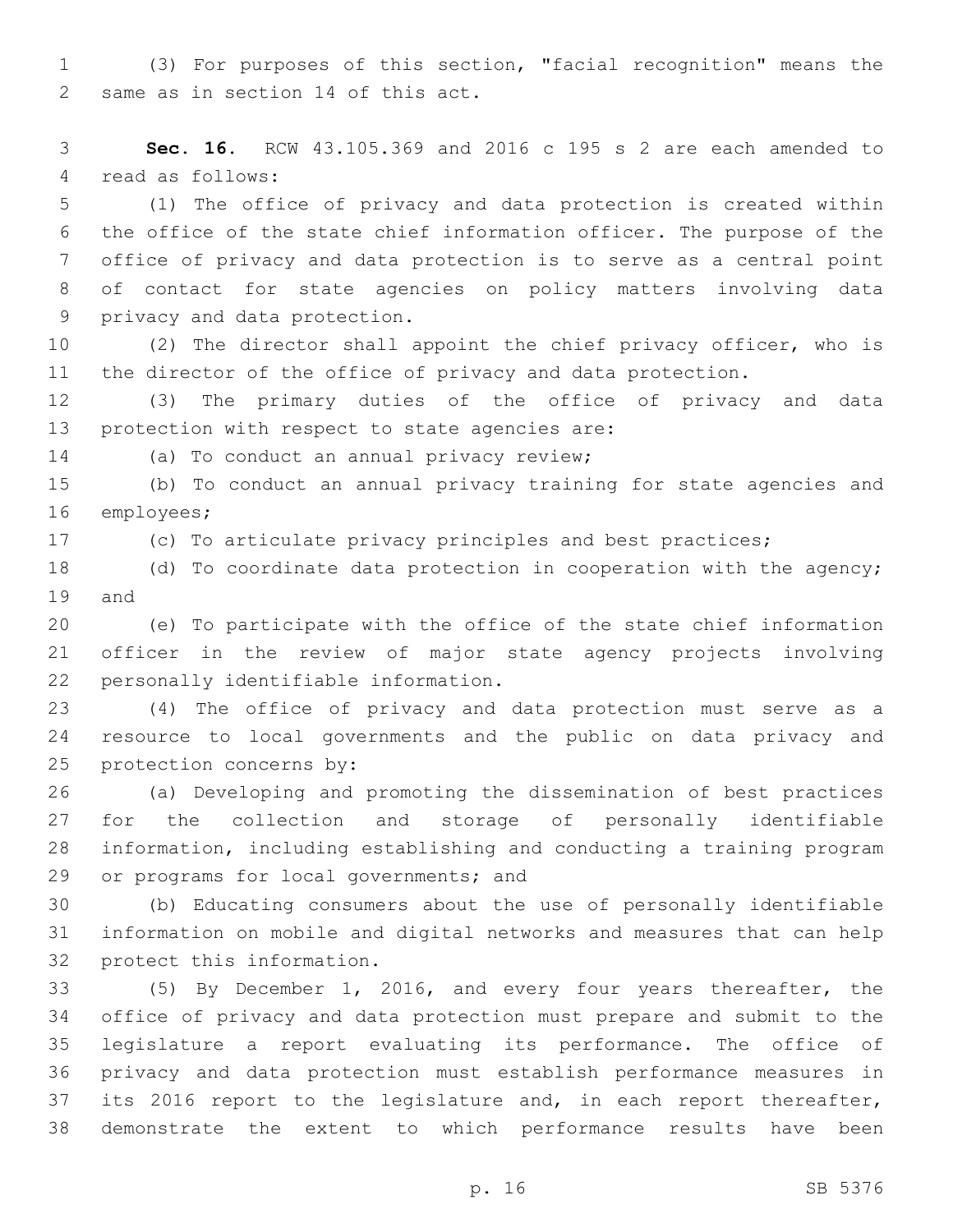achieved. These performance measures must include, but are not 2 limited to, the following:

 (a) The number of state agencies and employees who have 4 participated in the annual privacy training;

 (b) A report on the extent of the office of privacy and data protection's coordination with international and national experts in 7 the fields of data privacy, data protection, and access equity;

 (c) A report on the implementation of data protection measures by state agencies attributable in whole or in part to the office of 10 privacy and data protection's coordination of efforts; and

 (d) A report on consumer education efforts, including but not limited to the number of consumers educated through public outreach efforts, as indicated by how frequently educational documents were accessed, the office of privacy and data protection's participation in outreach events, and inquiries received back from consumers via 16 telephone or other media.

 (6) Within one year of June 9, 2016, the office of privacy and data protection must submit to the joint legislative audit and review committee for review and comment the performance measures developed under subsection (5) of this section and a data collection plan.

 (7) The office of privacy and data protection shall submit a report to the legislature on the: (a) Extent to which telecommunications providers in the state are deploying advanced telecommunications capability; and (b) existence of any inequality in access to advanced telecommunications infrastructure experienced by residents of tribal lands, rural areas, and economically distressed communities. The report may be submitted at a time within the discretion of the office of privacy and data protection, at least once every four years, and only to the extent the office of privacy and data protection is able to gather and present the information 31 within existing resources.

 (8) The office of privacy and data protection must conduct an analysis on the public sector use of facial recognition. By September 30, 2023, the office of privacy and data protection must submit a 35 report of its findings to the appropriate committees of the legislature.

 NEW SECTION. **Sec. 17.** Sections 3 through 14 of this act constitute a new chapter in Title 19 RCW.